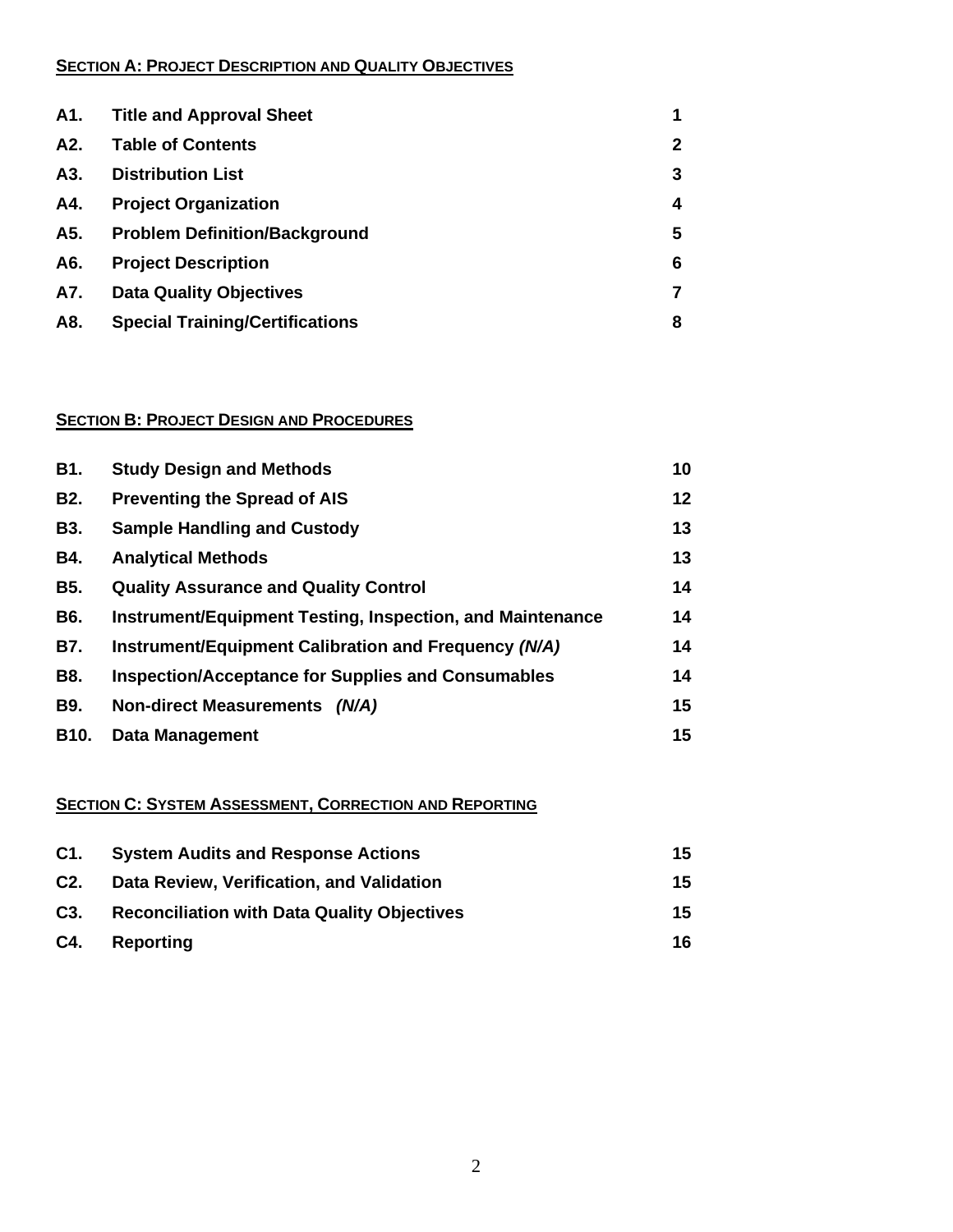### **A3. Distribution List**

Heather Smith Grand Traverse BAYKEEPER The Watershed Center Grand Traverse Bay 13170S. West Bay Shore Dr. Traverse City, MI 49684

Christine Crissman Executive Director The Watershed Center Grand Traverse Bay 13170 S. West Bay Shore Dr. Traverse City, MI 48684

Paul Steen MiCorps Program Manager Huron River Watershed Council 1100 N. Main Street Ann Arbor, Michigan 48104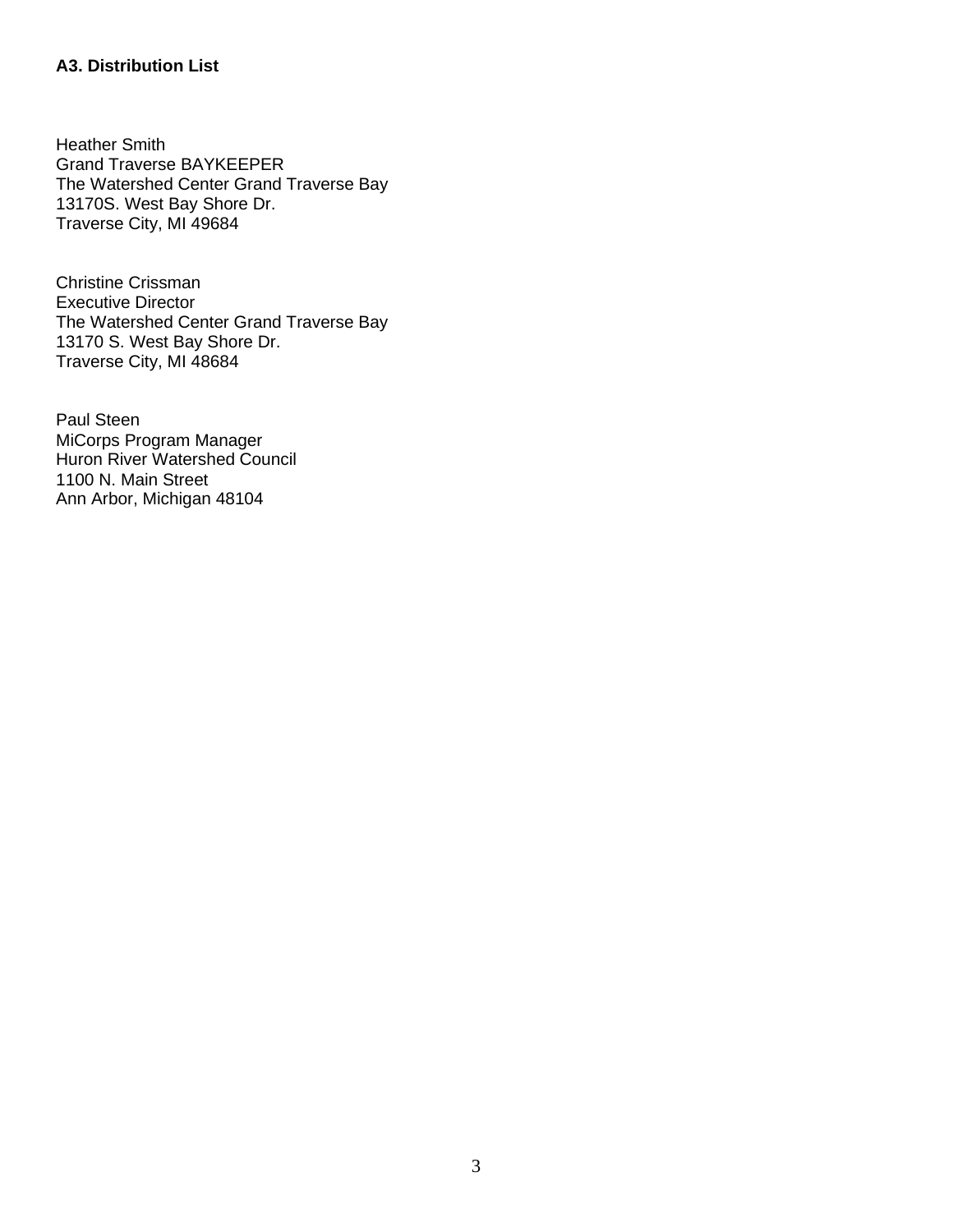#### **A4. Project Organization**

#### **Heather Smith, Program Manager**

Grand Traverse BAYKEEPER The Watershed Center Grand Traverse Bay 13170 S. West Bay Shore Dr. Traverse City, MI 49684 (231) 935-1514

#### Program Manager:

Responsible for all aspects of project management, fieldwork, event preparation, quality control and assurance, corrective actions, records, and volunteer training, communication, and recruitment. Reports to Executive Director.

#### **Volunteer Roles:**

Team Leader: Responsible for field assessment and collection oversight and attends all required trainings; reports to Program Manager. Team Leader responsibilities can be shared among team members; however, at least one team member needs to assume Team Leader responsibilities each sampling season and attend necessary training (see Section A8).

Macroinvertebrate Experts: Responsible for helping the Program Manager verify macroinvertebrate identifications from all volunteer teams each sampling season. Macroinvertebrate Expert volunteers will have advanced aquatic entomology experience and will be appointed by the Program Manager and Executive Director.

Collectors: Participates in field assessments/macroinvertebrate collections, may opt to participate in Team Leader trainings; reports to Team Leader.

*Note: The Watershed Center(TWC)suggests volunteer teams be composed of 2-5 adults; however, teams are only required to have one member 18 years of age or older. At least one member needs to assume Team Leader responsibilities each sampling season.*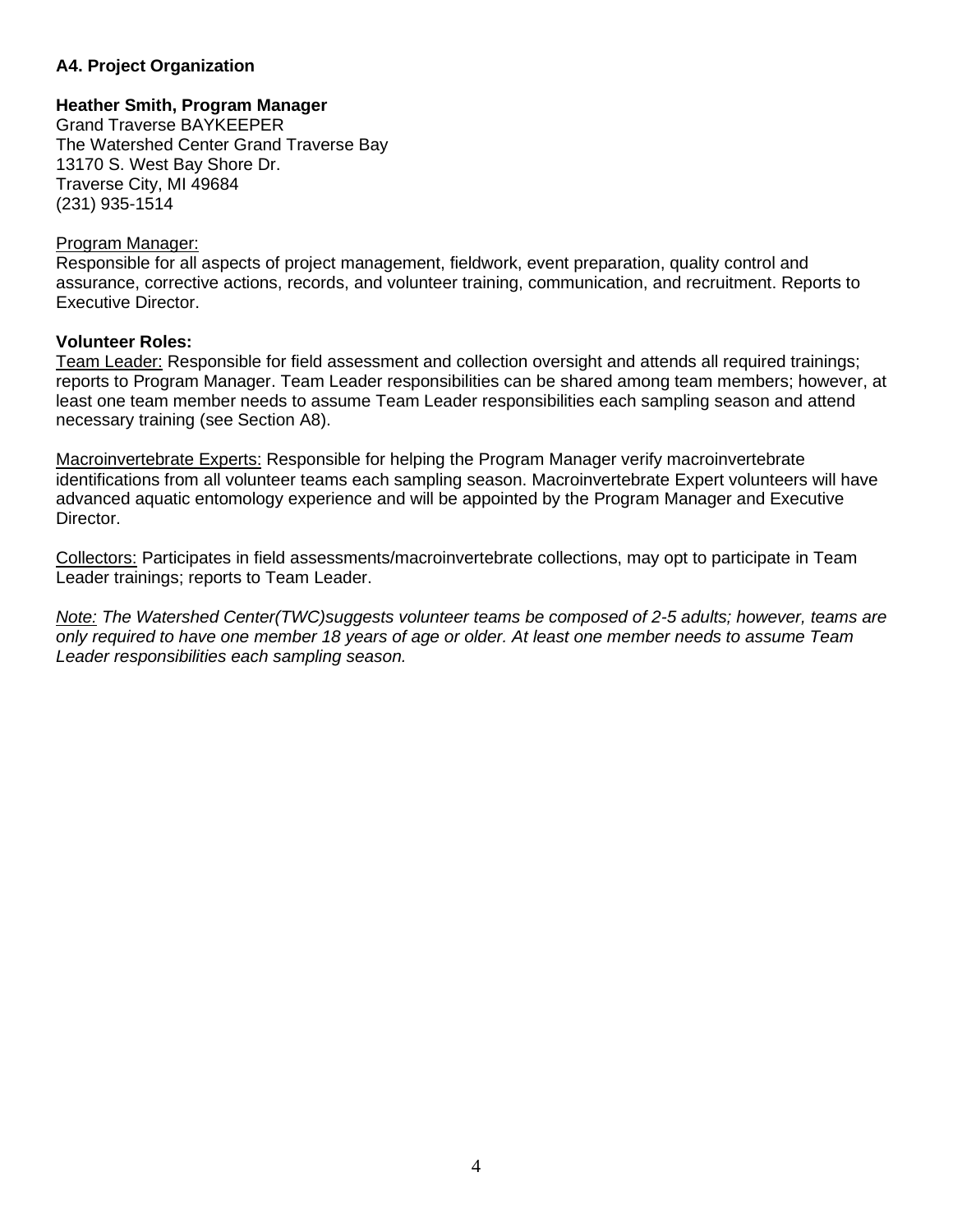#### **A5. Problem Definition/Background**

The Grand Traverse Bay watershed is one of the premier tourist and outdoor recreation regions in the State of Michigan. Its natural resource base and beauty contribute significantly to the quality of life enjoyed by yearround and seasonal residents and the area's continued growth and relative prosperity. The same resource base that contributes to this region's desirability as a place to live and visit is under considerable pressure to support continued development.

The EPA-approved 2005 Grand Traverse Bay Watershed Protection Plan states that sediment and excessive nutrient loading are two of the highest priority pollutants threatening the cold water fishery, aquatic life, and other designated uses in the Grand Traverse Bay watershed. Currently (2020), TWC is authoring an update to the Grand Traverse Bay Watershed Protection Plan focusing on the coastal watershed; aquatic habitat loss is now an additional priority threat in the region. Other pollutants that threaten the watershed's designated uses include thermal pollution, toxins, changes in hydrologic flow, invasive species, pathogens, and loss of habitat. All these pollutants and physical changes degrade water quality, destroy aquatic habitat, and reduce the number and diversity of aquatic organisms.

It is important to monitor the health of not only the larger streams in the watershed, like the Boardman River, but the small tributaries draining directly to the bay. These small tributaries have the potential to negatively effect water quality. This is especially important because many of these smaller streams run through residential and commercial areas, which increases the risk of pollution from stormwater and other nonpoint sources. As part of TWC's Adopt-A-Stream program, we are monitoring these small, wadable streams throughout our watershed by sampling macroinvertebrates, which are indicators of stream health because of their known tolerances to pollutants. In addition, our Adopt-A-Stream volunteers conduct habitat surveys to document changes in riparian areas and in-stream habitat.

Adopt-A-Stream data indicate which streams have degraded water quality and habitat surveys may indicate sources of potential pollutants. Data gathered from our Adopt-A-Stream program enhances local land use planning efforts. Results provide residents, local planners, and state water resource professionals with a quick baseline assessment of our area streams' condition. TWC uses results from our volunteer stream monitoring program to assist us with our ongoing protection efforts including stream restoration projects, BMP installation, advocacy efforts, and partnering with local governments, NGO's, and residents for outreach and education purposes. Results are distributed to local media and posted on TWC's website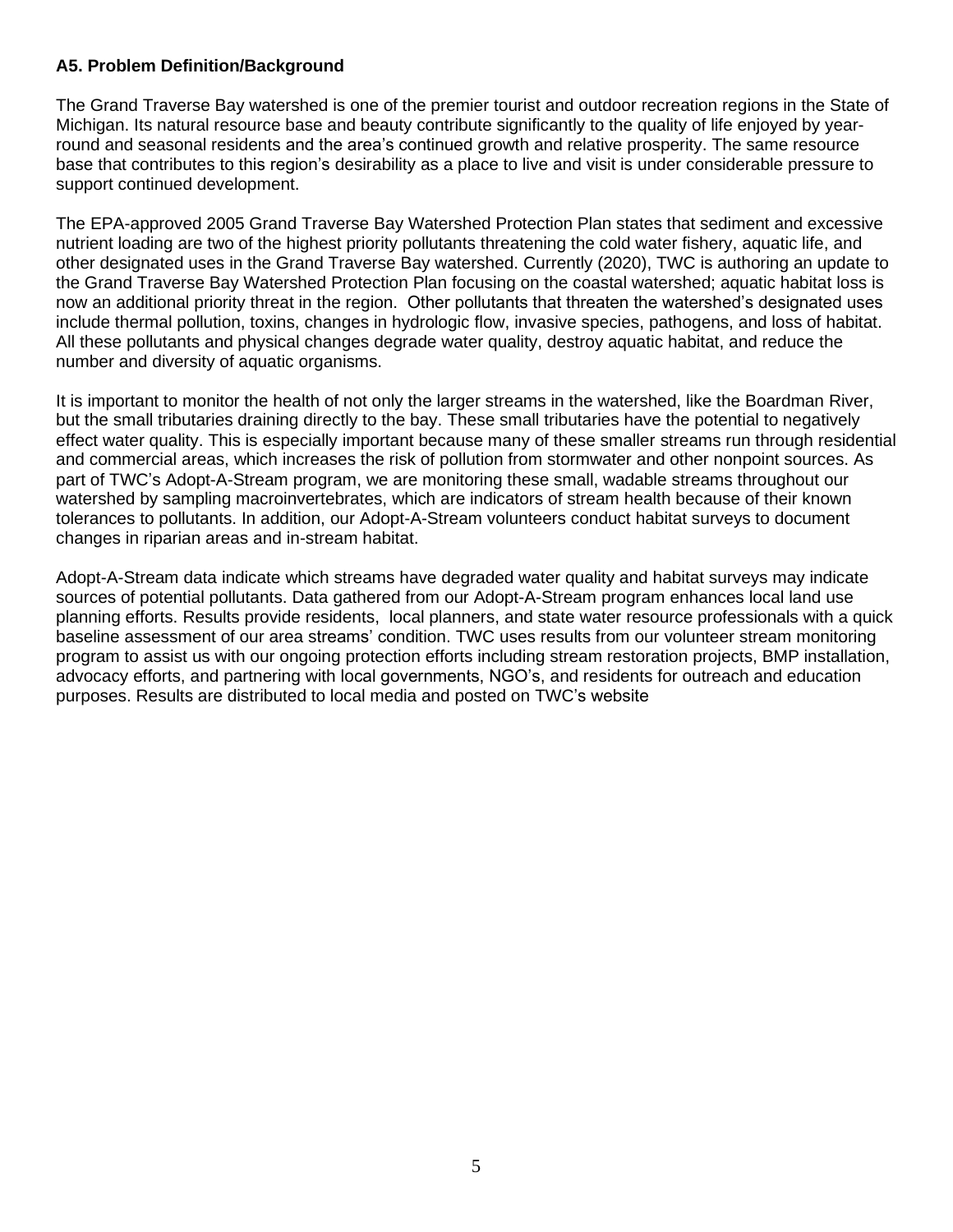#### **A6. Project Description**

TWC's Adopt-A-Stream program implements volunteer stream monitoring protocols developed by Michigan Clean Water Corps (MiCorps) and includes both benthic macroinvertebrate sampling and a stream/riparian habitat assessment. MiCorps was created to support the Michigan Department of Environment, Great Lakes, and Energy's (EGLE; formerly the Michigan Department of Environmental Quality or MDEQ) efforts in collecting and sharing water quality data.

Adopt-A-Stream provides valuable water quality data to track and detect changes to stream systems within the Grand Traverse Bay watershed. Adopt-A-Stream also serves as an important educational tool. It will continue to be marketed as a community effort where volunteers can take ownership and pride in their local streams, while engaging in a fun, hands-on program. It provides an opportunity to educate citizens on land use and resulting effects on water quality as well as water quality monitoring parameters. Most importantly, Adopt-A-Stream increases interest and awareness of watershed issues and stewardship of freshwater resources among area residents and visitors. Recruitment of volunteers is a year-round activity and includes advertising in local newspapers, on TWC's website, and on social media, as well as face-to-face recruitment.

At least one volunteer from each sampling team (referred to as the "Team Leader") is trained prior to the sampling season on all MiCorps Volunteer Stream Monitoring protocols. Each team is assigned to a stream, with a specific 300 feet of stream to be sampled. Sampling seasons begin on the first Saturdays of June and October and continue for the following two weeks, ending on a Saturday. Team Leader trainings occur each spring and fall before the onset of the sampling season.

Each team is outfitted with an Adopt-A-Stream sampling kit, waders or hip boots, and a D-net. A Stream Macroinvertebrate datasheet from MiCorps (attached) is used to record the number and diversity of macroinvertebrates found in streams as well as the types of aquatic habitat sampled; macroinvertebrate sampling is conducted every sampling season. A Stream Habitat datasheet from MiCorps (attached) is used to survey the riparian habitat at each site at a minimum of once every 5 years. After sampling is completed, teams return sampling kits, datasheets, and collected and preserved macroinvertebrates to TWC.

Tributaries sampled include both streams that flow into larger stream systems within the Grand Traverse Bay watershed and streams that flow directly into Grand Traverse Bay. Sample sites are located primarily at roadstream crossings or on publicly owned lands; some sites may be accessible only through private property. Sites are selected based on several criteria including size, accessibility, location within sub-watersheds, proximity to other sampled sites, location in the stream network, and data needs. Maps of current sampling site locations are available. Permission for access is gained prior to sampling for all sites accessed by private property.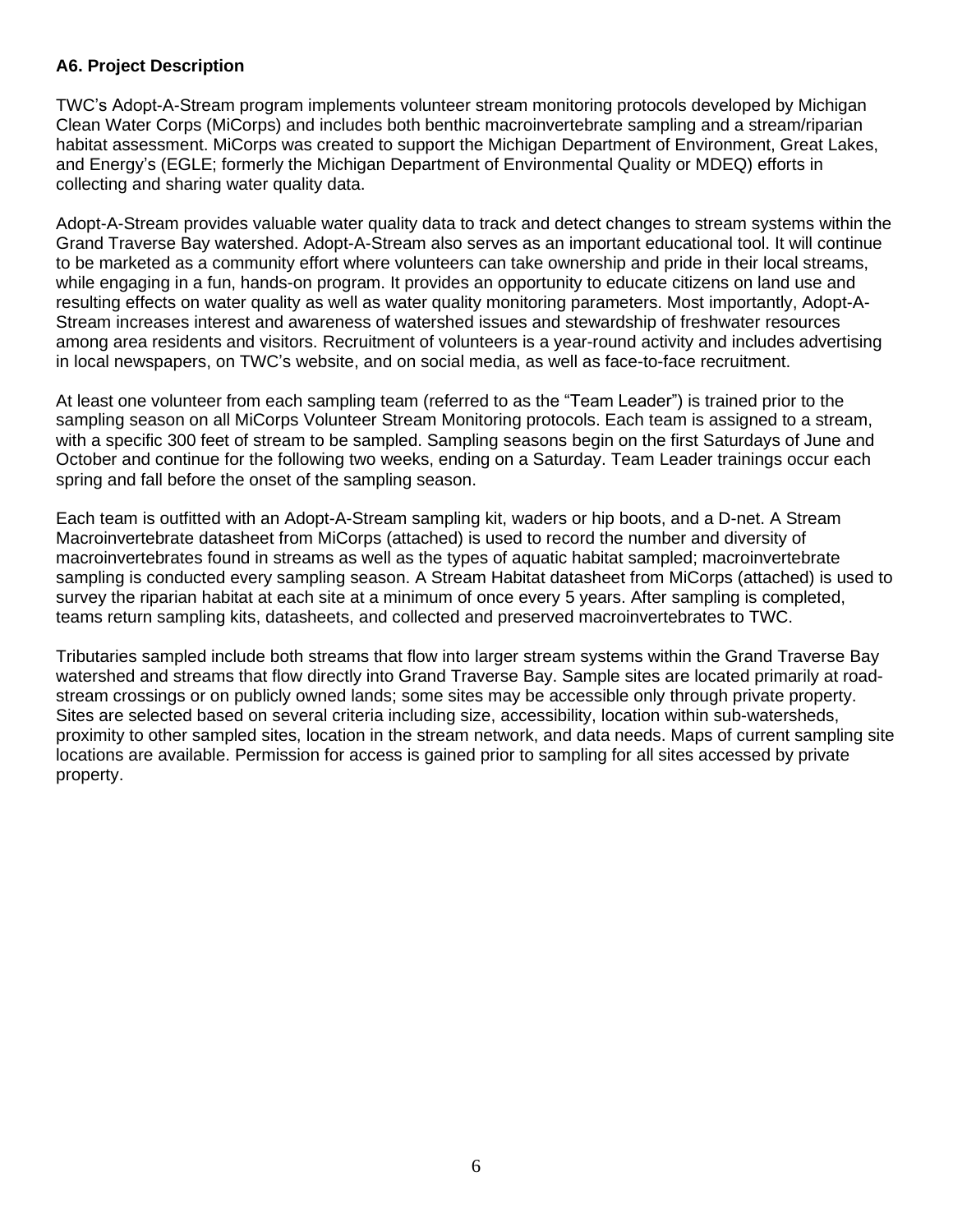### **A7. Data Quality Objectives – Macroinvertebrate Sampling**

Precision: Precision evaluates how consistently a program produces results. Along with bias, precision measures get as close to the accuracy (how close the measurements are to the true value) of results as is possible when conducting biological monitoring. Measures of precision and bias are critical to assuring that data are credible and reflect actual conditions.

The following techniques will be reviewed during the training/retraining of Team Leaders and during QA/QC checks: [1] collecting style (must be thorough and vigorous), [2] habitat diversity (must include all habitats present and be thorough in each one), and [3] the transfer of collected macroinvertebrates from the net to the sample jars (thoroughness is critical).

Since there is inherent variability in accessing the less common taxa in any stream site and program resources do not allow program managers to perform independent (duplicate) collections of the sampling sites, our goal for quality assurance is conservative. Macroinvertebrate Experts will verify all identifications made by the volunteer teams by re-identifying macroinvertebrates in sample jars. The Macroinvertebrate Experts will adjust datasheets (if necessary) to ensure they reflect the verified biotic index numeric score before it is uploaded into the MiCorps database.

Bias: Bias is a measure of systematic error. Bias can be introduced by the methods used in all sampling events or by individual samplers or teams. Procedures must be in place to detect bias in sampling teams.

When a Team Leader brings back their sample jars, and there are significantly fewer, or significantly more macroinvertebrates than in previous samples, teams will be questioned as to the conditions of the stream and possible changes in their team that may be attributed to the change. The Program Manager will then reinforce the importance of the techniques described above. Time permitting, TWC staff will re-sample the site within two weeks to ensure samples are complete and/or bias has not been introduced.

Team Leaders and their volunteers have adopted specific streams and will therefore sample the same stream each sampling season. However, at least once every third year a different team or team members will sample each site for a single collection event to check for systematic bias. If there is a large discrepancy between biotic index scores among sampling teams, the Program Manager will consult with MiCorps staff about data bias and develop a course of action to improve integrity.

Completeness: Completeness is a measure of the proportion of data obtained that is judged to be valid. Completeness combines the results from all teams to give the Program Manager a measurement of how the program is functioning overall. Not all data generated in a study is automatically acceptable for use as data may fail QA/QC review.

Before each sampling season, samples from the previous season will be checked by a Macroinvertebrate Expert and each team will receive their datasheet with the verified biotic index score, potential misidentified species descriptions, and a commonly misidentified macroinvertebrate PDF for the season. Teams will be able to recognize identification errors and will be encouraged to work with the Program Manager for further identification training and practice.

Representativeness: This refers to the degree to which the measured data reflect the true conditions in the environment being studied. Since this is difficult to measure directly, a qualitative discussion of site selection and sampling methodologies is presented here.

Sampling locations within sites are selected to represent the full variety of stream habitat types available, emphasizing the inclusion of riffle habitat. All available habitats within each site will be sampled and documented to ensure a thorough sampling of all of macroinvertebrates inhabiting the stream location. Additional sampling sites will be added as resources and volunteers allow.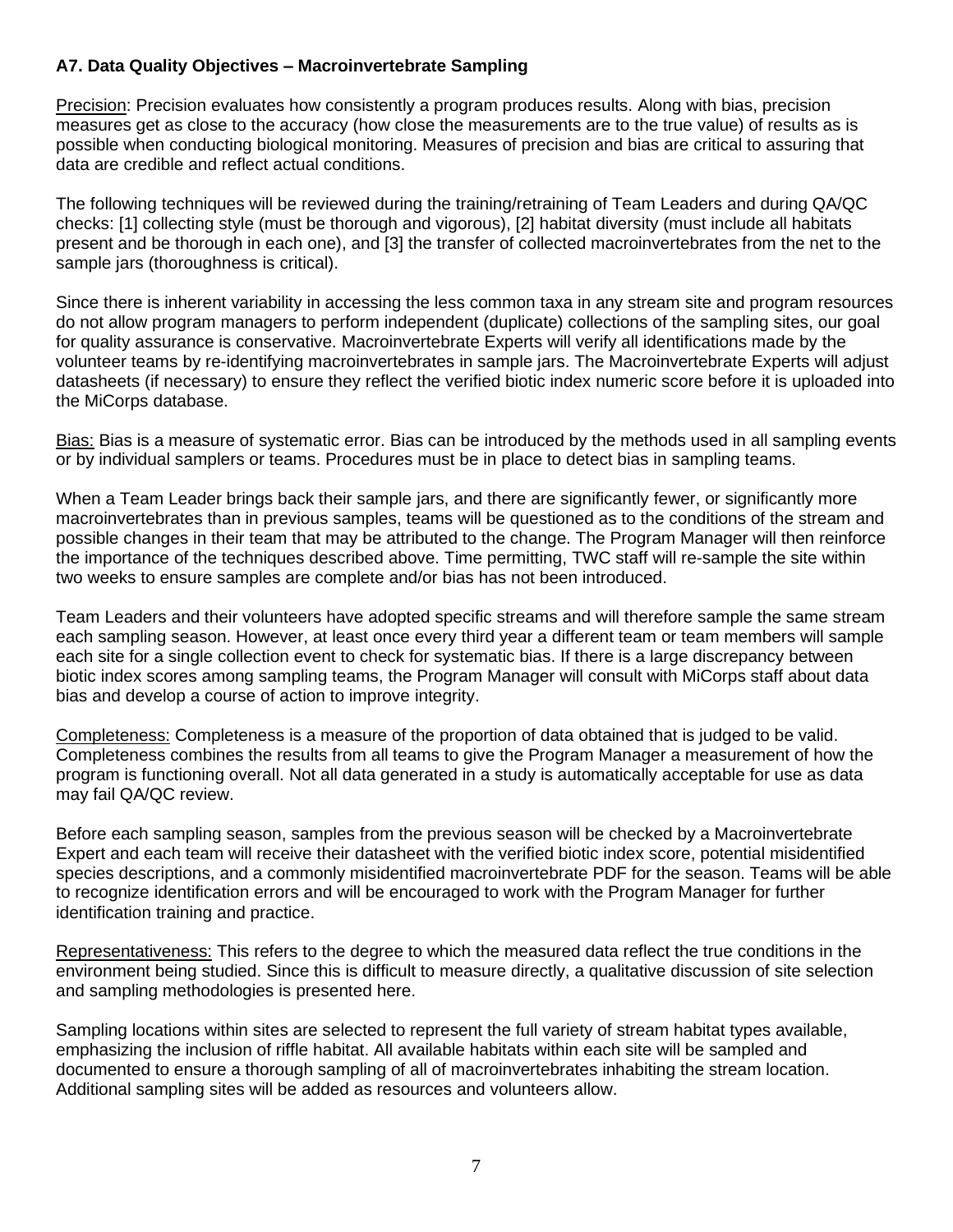Comparability: Comparability is a measure of the confidence with which one data set or method can be compared to another. At the core of this measure is the degree to which sampling methods are identical across all sampling events. The primary goal is for data comparability across space and time, despite being measured by different volunteers on different dates. MiCorps has established standard methods for all programs utilizing MiCorps protocols to increase the degree of comparability across the state.

To ensure data comparability, all volunteers will follow the same sampling protocols and use the same units of reporting. The Program Manager will learn standard MiCorps monitoring protocols at annual MiCorps trainings and will train their volunteers to follow these protocols to ensure comparability across space and time. All sampling will be completed within the two-week sampling window each spring and fall.

If a site is inaccessible (due to unsafe conditions and/or volunteer time conflicts), the team will be encouraged to sample after the sampling window but will be notified that this data will not be accepted by MiCorps. If a team knows beforehand that they will be unavailable to sample during the two-week sampling window, they will be asked to contact the Program Manager as soon as possible so that another monitoring team can sample the site.

If repeated issues with data quality and integrity occur, the Program Manager will consult with MiCorps staff to determine causes of compromised data and develop a course of action to improve quality and integrity.

# **A8. Special Training/Certifications**

Heather Smith, Program Manager, has been involved in TWC's Adopt-A-Stream Program since 2016 and has attended the MiCorps Conference and Training from 2016-2019. Smith has nearly a decade of experience coordinating volunteer stream monitoring programs, including order-level identification of macroinvertebrates. Smith has been involved in volunteer monitoring projects since 2006, including volunteer stream, lake, and beach monitoring.

A 2-3 hour, in-person New Team Orientation & Training will be offered once in the spring and once in the fall prior to the sampling window if there is a demand. This is our most in-depth training that includes both a classroom and in-field portion and is for new potential volunteers or those volunteers looking for a full orientation and training.

In the classroom, the following topics will be covered:

- 1. Overview of MiCorps and program goals
- 2. Safety procedures
- 3. Introduction to protocols
- 4. Data quality and QA/QC
- 5. Aquatic invasive species (AIS) decontamination, including what AIS are, how to be on the lookout for priority species like the New Zealand mud snail, and property decontamination steps to reduce the likelihood of spreading AIS while monitoring or recreating in waterbodies and waterways.
- 6. Macroinvertebrate orientation, including opportunity for volunteers to identify a reference collection of macroinvertebrates for practice.

The second half of the session will be conducted in the field at an area stream where the following topics will be covered:

- 1. Description of equipment and sampling kit.
- 2. Explanation of field datasheets Stream Macroinvertebrate datasheet; Stream Habitat datasheet.
- 3. Explanation/demonstration on how to use sampling equipment. Volunteers will collect macroinvertebrate samples to identify streamside.
- 4. Stream-side practice in identifying macroinvertebrates.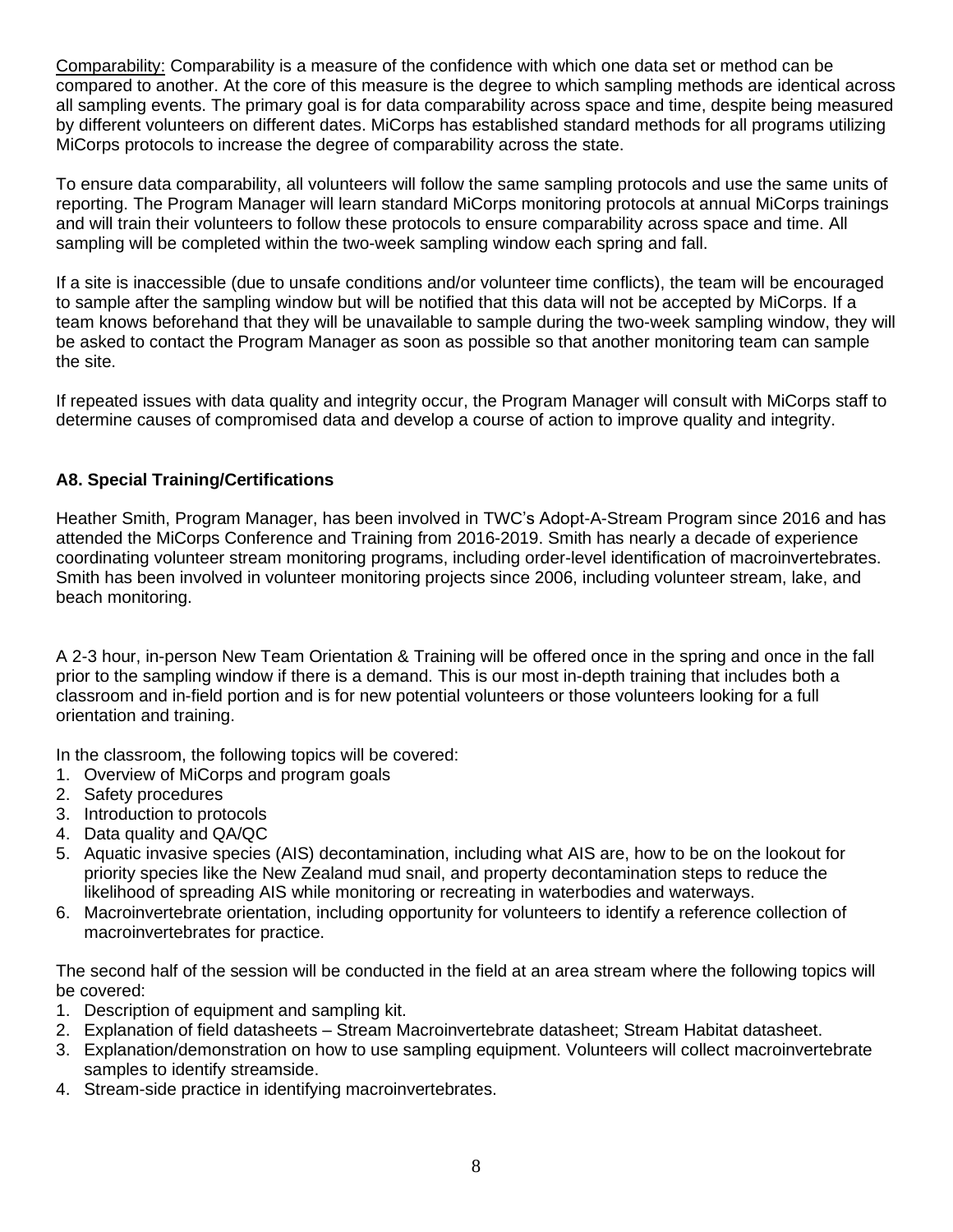New Team Leaders are required to attend the New Team Orientation & Training prior to joining the program. In addition, new Team Leaders are required to shadow seasoned volunteers in the field prior to sampling on their own. Each new Team Leader will be given the choice to either:

- A) Join a team of seasoned volunteers as they sample. The new Team Leader will witness the seasoned team of volunteers sample and identify macroinvertebrates and fill out all necessary datasheets. Approved teams of seasoned volunteers will be at the Program Manager's discretion.
- B) Sample their new site with the aid of the Program Manager. This will allow the new Team Leader to be coached through macroinvertebrate sampling and identification, as well as completing datasheets. This is the route that most new teams choose to follow.

A 2-hour, in-person training session (referred to as the Refresher Training) will be offered once in the spring and once in the fall prior to the sampling window. This training session serves to refresh current Team Leaders, with a strong focus on invertebrate identification and sampling protocols.

Each new volunteer team will be mandated to send at least one designated Team Leader to either the New Team Orientation & Training or Refresher Training once a year for three years to ensure they understand protocols and feel comfortable with invertebrate identification (referred to as the "training period").

After the volunteer team has successfully completed three in-person training sessions (Refresher Training and/or New Team Orientation & Training) within the first three years of initiation into the program, they will complete the "training period." The team will be able to send their Team Leader (or one member from each team if Team Leader duties are shared) to either the Refresher Training or New Team Orientation & Training once every three years.

In the years that Team Leaders do not attend in-person training, they will be asked to review protocols through online media (video, webinar, etc.) and take a corresponding quiz. Feedback is given to each team after the quiz is complete; any errors are discussed with Team Leaders. Team Leader responsibilities can be shared among team members; however, to become a Team Leader and assume those responsibilities for a season, one must attend in-person/online training each year.

An electronic and hard copy list of all volunteers who have completed training is maintained by the Program Manager.

All volunteers are welcomed to either of the in-person trainings each spring and fall, regardless if they are due for training

#### **SECTION B: PROJECT DESIGN AND PROCEDURES**

#### **B1. Study Design and Methods**

Adopt-A-Stream sites are sampled twice per year, once in the first two weeks of June and once in the first two weeks of October. Volunteers sample streams for macroinvertebrates, which are indicator organisms used to gauge the health of a stream, and record stream conditions such as average water depth and substrate information each sampling season. Volunteers conduct a more thorough stream habitat assessment, which includes information on riparian habitat and potential sources of stream degradation, at a minimum of once every five years. Photo documentation, including one upstream and one downstream photo at each site, is encouraged each sampling season to help provide insight into changing conditions.

As more volunteers are recruited, additional sites will be chosen to further widen the scope of investigation or in response to specific issues or concerns. For example, if a new road is planned, then a site will be selected to measure potential impacts. This site selection process will ensure that volunteer monitoring provides both an overview of water quality in the Grand Traverse Bay watershed and information about suspected or known stressors.

The table below (Table 1) lists Adopt-A-Stream sites that were actively monitored by volunteers using MiCorps protocols in 2019 or 2020 and are anticipated to be monitored in 2021.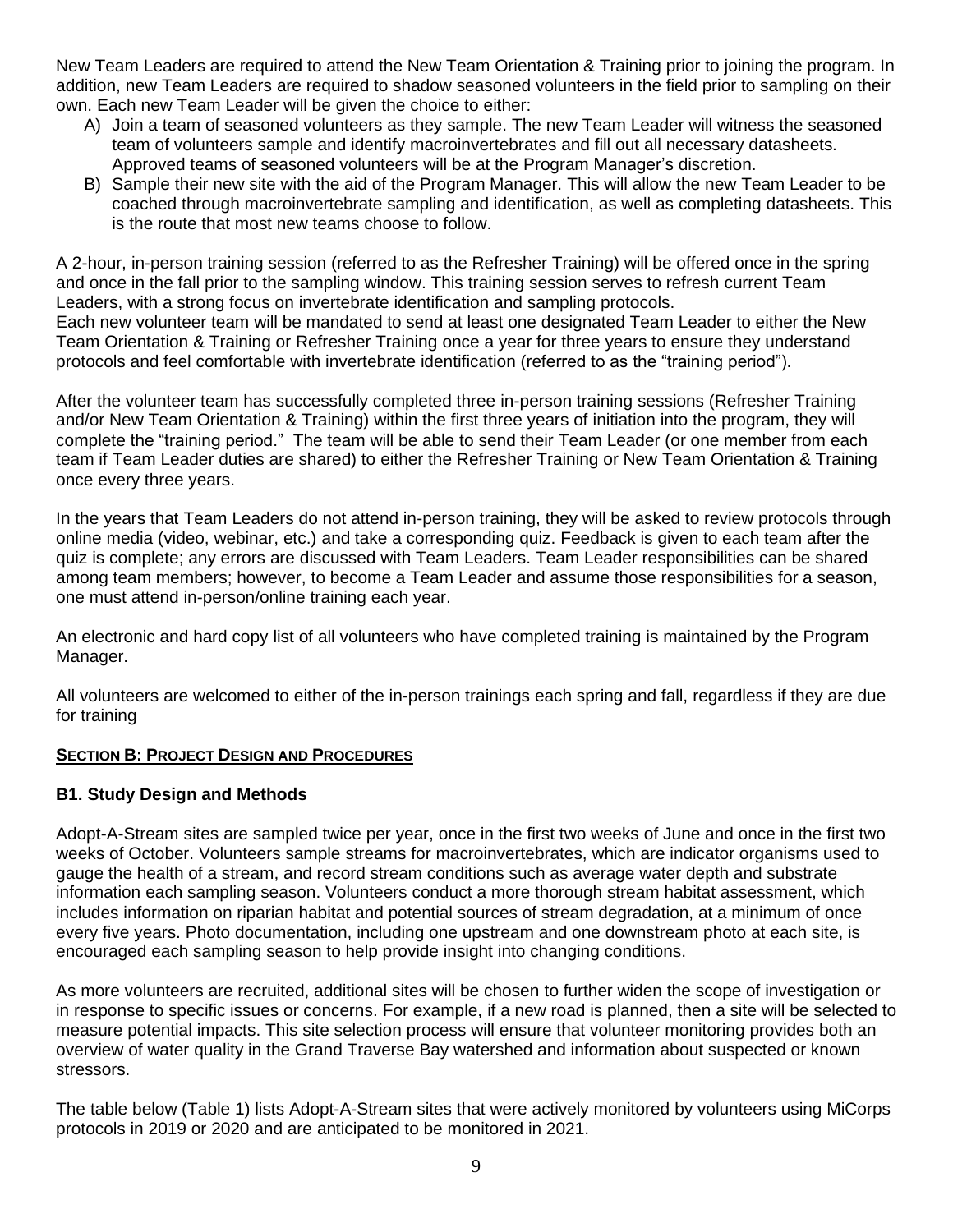| Table 1: TWC Adopt-A-Stream active monitoring sites. |  |
|------------------------------------------------------|--|
|------------------------------------------------------|--|

| <b>Stream Site</b>                          | Location                                                                    | Latitude        | Longitude   | <b>MiCorps</b><br>Site ID | <b>Monitored</b><br><b>Since</b> | <b>Accessibility</b>                                  |
|---------------------------------------------|-----------------------------------------------------------------------------|-----------------|-------------|---------------------------|----------------------------------|-------------------------------------------------------|
| Acme Creek - Site 2                         | $U/S$ of M-72                                                               | 44.7729538      | -85.4940735 | Acme 2                    | 2005                             | private                                               |
| Baker Creek - Site 3                        | D/S of Five Mile Rd                                                         | 44.7464894      | -85.5259037 | Baker 3                   | 2014                             | public - road<br>crossing                             |
| <b>Bissell Creek - Site 1</b>               | West of Williamsburg<br>Road Crossing                                       | 44.7572173      | -85.4037237 | <b>Bissell 1</b>          | 2009                             | public - road<br>crossing                             |
| Williamsburg Creek                          | at Watson Road                                                              | 44.77294        | $-85.40093$ | Williamsburg<br>1         | 2009                             | public - road<br>crossing                             |
| Carpenter Creek - Site<br>3                 | <b>Below Confluence with</b><br>Twenty-Two Creek                            | 44.6444360      | -85.4324970 | Carpenter 3               | 2017                             | private                                               |
| Hines Creek - Site 1<br>(AKA Cedar Creek 2) | U/S of Cherry Bend Rd;<br>Near Cedar Creek<br>Commons and<br>Woodwinds      | 44.8021117      | -85.6514368 | Hines 1                   | 2005                             | public - road<br>crossing                             |
| Kids Creek - Site 7                         | D/S of Silver Lake Rd                                                       | 44.749583       | -85.64075   | Kids 7                    | 2018                             | public - road<br>crossing                             |
| Kids Creek - Site 1                         | <b>Behind MSUE office</b>                                                   | 44.7645039      | -85.6311546 | Kids 1                    | 2005                             | public - road<br>crossing                             |
| Kids Creek - Site 2                         | at 11th Street                                                              | 44.7561667      | -85.6378333 | Kids 2                    | 2005                             | public - road<br>crossing                             |
| Kids Creek - Site 3                         | Behind Kohl's; U/S of<br>Footbridge                                         | 44.7363997      | -85.6474400 | Kids 3                    | 2008                             | public -<br>township park                             |
| Kids Creek - Site 4                         | U/S of Price Point Bridge                                                   | 44.7385032      | -85.6442642 | Kids 4                    | 2008                             | unsure                                                |
| Kids Creek - Site 5<br>(Kids Creek Trib AA) | New daylighted portion<br>D/S of Beaumont<br>Crossing                       | 44.7632394      | -85.6412333 | Kids 5                    | 2014                             | public -<br>Munson<br><b>Medical Center</b><br>Campus |
| Kids Creek Trib AA -<br>Site 1              | Between the Commons<br>and the Pavilions (200 ft<br>U/S of Elmwood Ave)     | 44.7576000      | -85.6417200 | Kids AA 1                 | 2017                             | public -<br>township/city<br>parkland                 |
| Leo Creek - Site 1                          | U/S of TART trail at Leo<br><b>Creek Preserve</b>                           | 44.9674890      | -85.6509960 | Leo 1                     | 2017                             | public -<br>preserve                                  |
| Miller Creek - Site 3                       | at Miller Creek Reserve<br>(at footbridge)                                  | 44.72168        | -85.63385   | Miller <sub>3</sub>       | 2019                             | public -<br>preserve                                  |
| Mitchell Creek - Site 2                     | Parsons and 3 Mile Rd<br>intersection; Reffitt Nature<br>Preserve at bridge | 44.7454         | $-85.56002$ | Mitchell 2                | 2005                             | public -<br>preserve                                  |
| SB Boardman River -<br>Site 1               | U/S of Boardman River<br>Rd Bridge                                          | 44.6495900      | -85.2915300 | <b>SB</b><br>Boardman 1   | 2016                             | public - road<br>crossing                             |
| SB Boardman River -<br>Site 2               | U/S of Trail #55 Bridge                                                     | 44.66136        | -85.31294   | <b>SB</b><br>Boardman 2   | 2016                             | public - road<br>crossing                             |
| Water Wheel Park<br>Creek - Site 1          | Water Wheel Park, U/S of<br>Wheel                                           | 44.9779138      | -85.6526756 | <b>Water Wheel</b><br>1   | 2010                             | public - village<br>park                              |
| Weaver Creek - Site 2                       | D/S of M-22                                                                 | 45.04689        | -85.59354   | Weaver <sub>2</sub>       | 2019                             | public - road<br>crossing                             |
| West Arm Acme Creek<br>- Site 1             | U/S of South Rainbow CT                                                     | 44.75205        | -85.48206   | WA Acme 1                 | 2019                             | public - road<br>crossing                             |
| Yuba Creek - Site 1                         | D/S of Yuba Road                                                            | 44.8198379<br>3 | 85.45603752 | Yuba 1                    | 2013                             | public - road<br>crossing                             |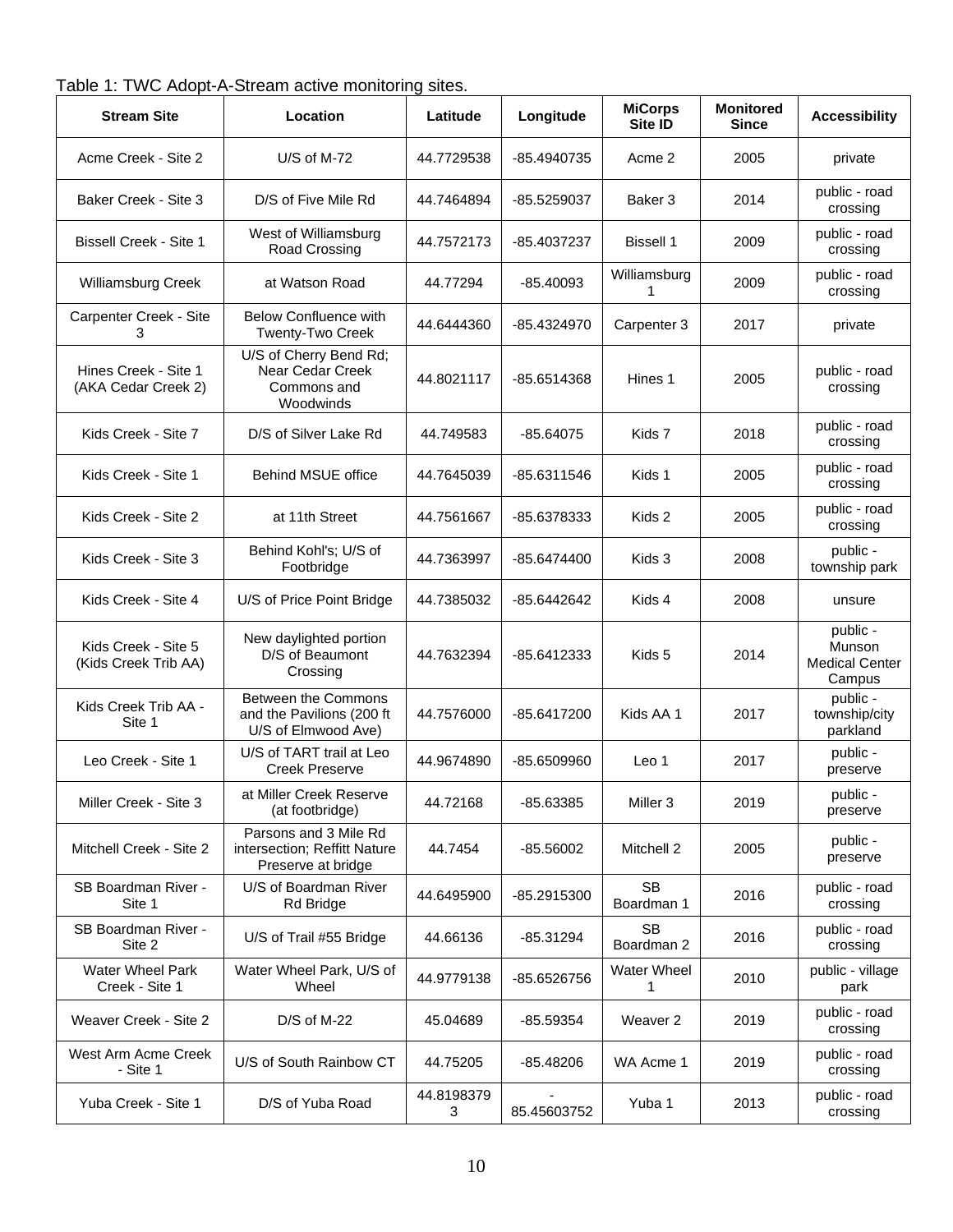| Yuba Creek - Site 2                     | D/S of US-31                                                                     | 44.82475   | -85.458     | Yuba 2                   | 2019 | public - road<br>crossing     |
|-----------------------------------------|----------------------------------------------------------------------------------|------------|-------------|--------------------------|------|-------------------------------|
| Kids Creek - Site 8                     | U/S of Silver Lake Rd                                                            | 44.74892   | -85.640565  | Kids 8                   | 2019 | public - road<br>crossing     |
| West Branch Four Mile<br>Creek - Site 1 | U/S of Vanderlip Rd                                                              | 44.721834  | -85.545894  | <b>WB Four</b><br>Mile 1 | 2019 | public - road<br>crossing     |
| NB Boardman River -<br>Site 1           | D/S of Broomhead Road                                                            | 44.69      | -85.36731   | NB.<br>Boardman 1        | 2019 | public - road<br>crossing     |
| Brewery Creek - Site 2                  | at Grandview Rd. TART<br>trail                                                   | 44.7898678 | -85.6433439 | Brewery 2                | 2006 | public - at trail<br>crossing |
| East Creek - Site 1                     | At East Creek Reserve:<br>D/s of Mayfield Rd                                     | 44.6275170 | -85.5039830 | East 1                   | 2017 | public - at<br>preserve       |
| Jack's Creek - Site 4                   | Bridge to Second bend at<br><b>Boardman River Nature</b><br><b>Center Trails</b> | 44.70931   | $-85.62291$ | Jack's 4                 | 2019 | public - at<br>preserve       |
| Acme Creek - Site 1                     | outlet to bay; on GT<br><b>Resort Property</b>                                   | 44.7744    | $-85.5042$  | Acme 1                   | 2005 | private                       |
| Rapid River - Site 7                    | At 7 Bridges Natural Area                                                        | 44.7882924 | -85.2008629 | Rapid 7                  | 2011 | public - at<br>preserve       |

Team Leaders will pick up equipment at TWC prior to sampling their stream. Each team will be outfitted with a sampling kit consisting of:

- Clipboard
- MiCorps Macroinvertebrate datasheet
- MiCorps Stream Habitat datasheet (only if doing habitat)
- MiCorps Volunteer Monitoring Invasive Species Prevention Kit (also called the AIS Prevention Kit)
- Laminated identification sheets
- Laminated MiCorps Survey/Sampling Tips Sheets
- Adopt-A-Stream sign
- Laminated index card with 1" tick marks
- White travs
- Large and small magnifying glasses
- Thermometer
- Plastic cups
- Turkey baster
- Eye dropper
- Small plastic pipettes
- Collection jar(s) with ethanol (one for each site)
- Glass vials
- Forceps
- Plastic tweezers
- Ice cube trays
- Pencils
- Insect repellant
- D-nets
- Hip boots/waders
- Map of site location (if unfamiliar with site)

Sampling kits and all sampling equipment are stored at TWC's office or designated storage area.

Volunteer teams sample their assigned stream site on their own schedule within the two-week sampling window each spring and fall.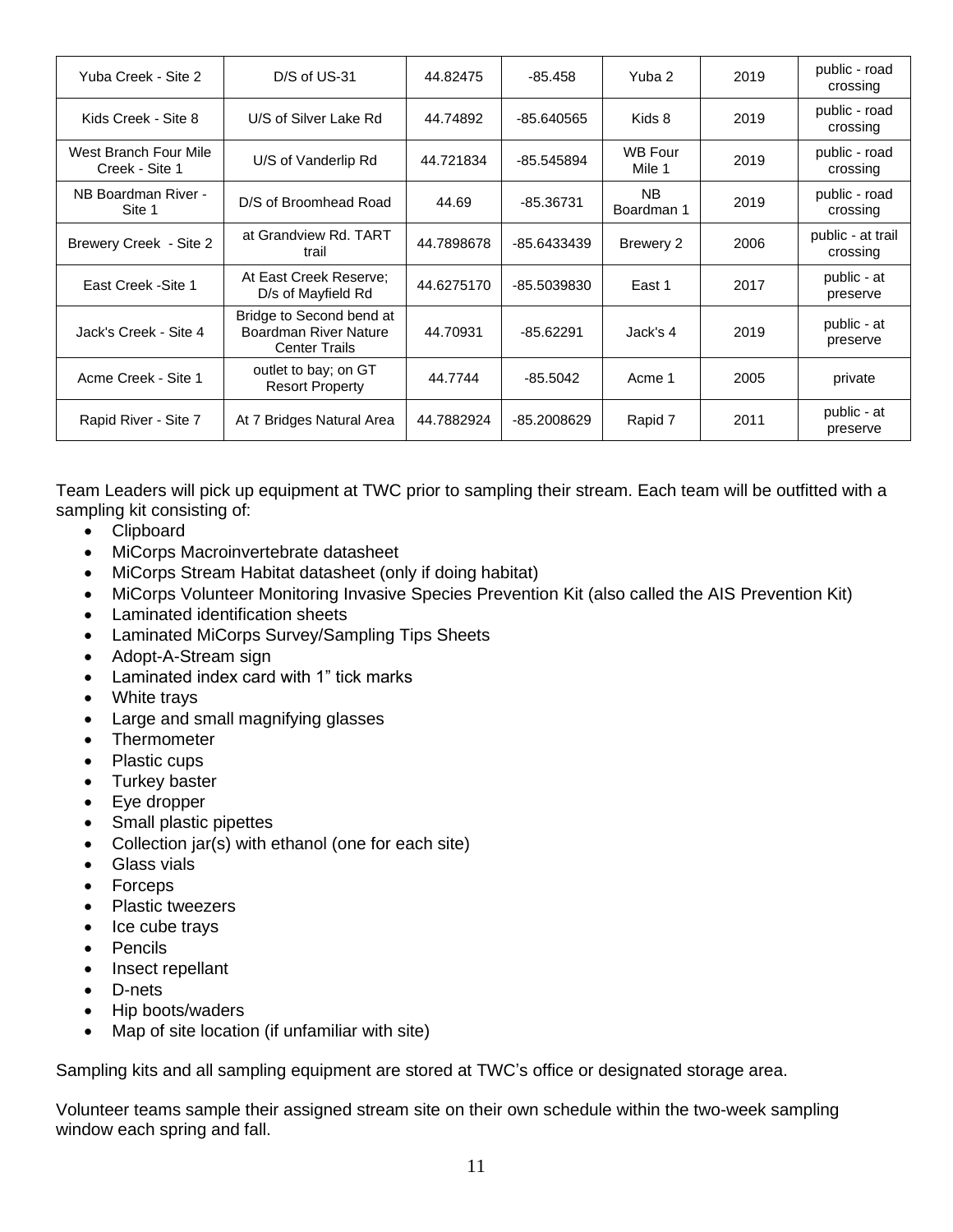Habitat Assessment: A MiCorps Stream Habitat datasheet will be used to complete a habitat assessment upon arrival at each site (if necessary). This sheet will record background information on the stream, as well as information regarding the physical appearance, substrate, in-stream cover, river morphology, stream corridor, and potential sources of pollution. The datasheets also provide space for notes regarding weather and/or flow conditions.

Macroinvertebrate Sampling: Multiple D-net samples (at least two) will be taken from each habitat present at the site including riffles, cobble, aquatic plants, runs, stream margins, leaf packs, pools, undercut banks/overhanging vegetation, and submerged woody debris. A D-frame kick net will be used to collect samples; volunteers will place the net flush with the stream bottom with the net opening facing up-stream. One volunteer (termed "the Collector") will kick into the substrate in front of the net, dislodging any cobble, stones, etc., to release and capture macroinvertebrates. The nets will also be used under undercut banks to dislodge any invertebrates. Sampling will occur for 30-60 minutes at each stream site.

The Collector(s) will periodically transfer the material from the net into white trays. Other volunteers will sort macroinvertebrates by type and place them into an ice cube tray for identification. Identification of macroinvertebrates will be done with the assistance of the Team Leader (or other volunteers who have attended training) and identification guides and keys included in the collection kits. Macroinvertebrate identification will occur for roughly 60 minutes at each site to ensure complete identification. Macroinvertebrates will be preserved in a collection jar with 70% isopropyl alcohol or ethanol and each jar will be labeled on the cap and in the jar with stream name, location, and date.

Streams receive a macroinvertebrate score based off a biotic index; this index is based on the diversity and abundance of macroinvertebrates present. All macroinvertebrates found will be preserved except for the presence of more than 15 of one type. After 11, a specimen is considered common. However, keeping a few extra in case of misidentification will be encouraged. A MiCorps Macroinvertebrate datasheet will be used to record the number and diversity of macroinvertebrates found in the streams, as well as types of habitats sampled. This sheet breaks down macroinvertebrates into sensitive, somewhat sensitive, and tolerant groups (classified down to Order). Stream sites with greater numbers and types of 'sensitive' insects will score higher on the ranking system than sites with lower numbers or more 'tolerant' insects.

Prior to leaving a site, volunteers will be instructed to wash/rinse equipment. Each team will be provided with information on AIS decontamination and will be asked to take decontamination steps to lessen the likely hood of unintended invasive introductions.

Each in-person and virtual training event will cover AIS and the importance of decontaminating gear while stream monitoring. After sampling is complete, teams will return sampling kits, datasheets, and preserved macroinvertebrates to TWC.

Volunteer teams will be encouraged to error on the side of caution if conditions are risky or dangerous (ex: high water levels or fast-moving streams). Teams will be asked to alert the Program Manager as soon as possible if they anticipate being unable to sample during the two-week sampling window.

#### **B2. Preventing the Spread of AIS**

There is a strong focus on AIS prevention as new volunteers join the program. Each in-person and virtual training event will cover AIS and the importance of decontaminating gear while stream monitoring and recreating in waterbodies and waterways. Each season, TWC staff will ensure volunteer teams are aware of new AIS threats and will be asked to be on the lookout for newly established communities of priority AIS. For instance, New Zealand mud snails have been found in the Boardman River within the Grand Traverse Bay watershed. Because this particular species has been found within the watershed, volunteers are asked to carefully check stream sites for this species and report any potential sightings to TWC staff.

For teams that monitor multiple sites, an AIS Prevention Kit, which contains directions on decontamination as well as the supplies needed to decontaminate, will be available. The program manager will ask teams who are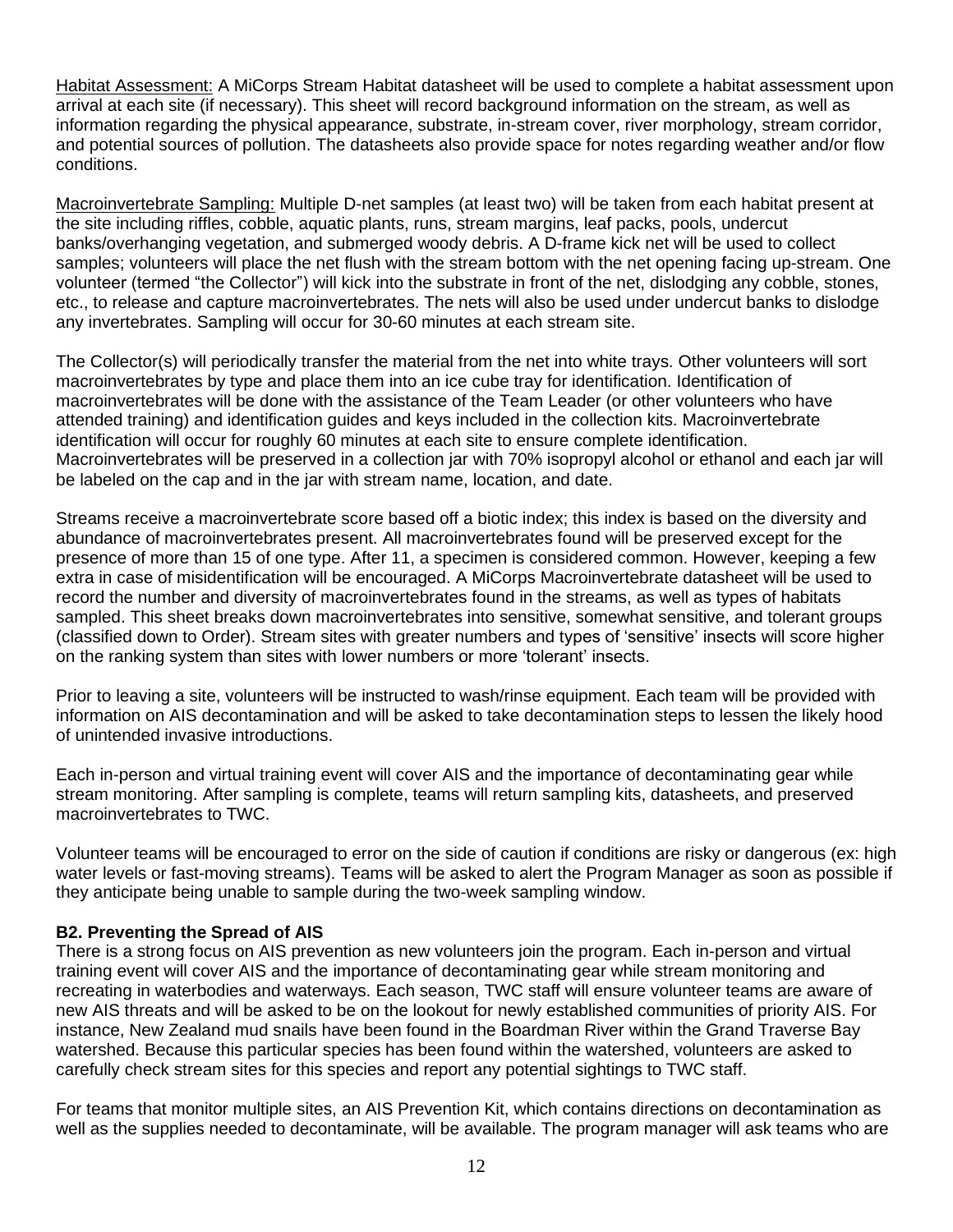using their own waders to borrow an AIS Prevention Kit and follow appropriate decontamination steps or ensure their waders have been dry (out of any other waterbody/waterway) for five to ten days prior to use. As volunteer sample stream sites in the open two-week sampling window, equipment will be borrowed and returned, cleaned thoroughly by TWC staff using dilute bleach or 409, and redistributed to other teams. This will allow TWC staff to reduce the likelihood of spreading AIS through the program.

Teams will be provided with the following AIS decontamination guidelines produced by the River Alliance of Wisconsin.



# **B3. Sample Handling and Custody**

Macroinvertebrate collection jars will be clearly labeled before distribution to volunteer teams each season. After sampling, collection jars will be returned directly to TWC's office or designated storage area for storage and verification by the Macroinvertebrate Experts. Upon return from the field, each team's jar and datasheets will be reviewed for completeness and legibility and jars will be checked for labels and a tightly fitting lid. Samples will be stored at TWC for a period of three years.

#### **B4. Analytical Methods**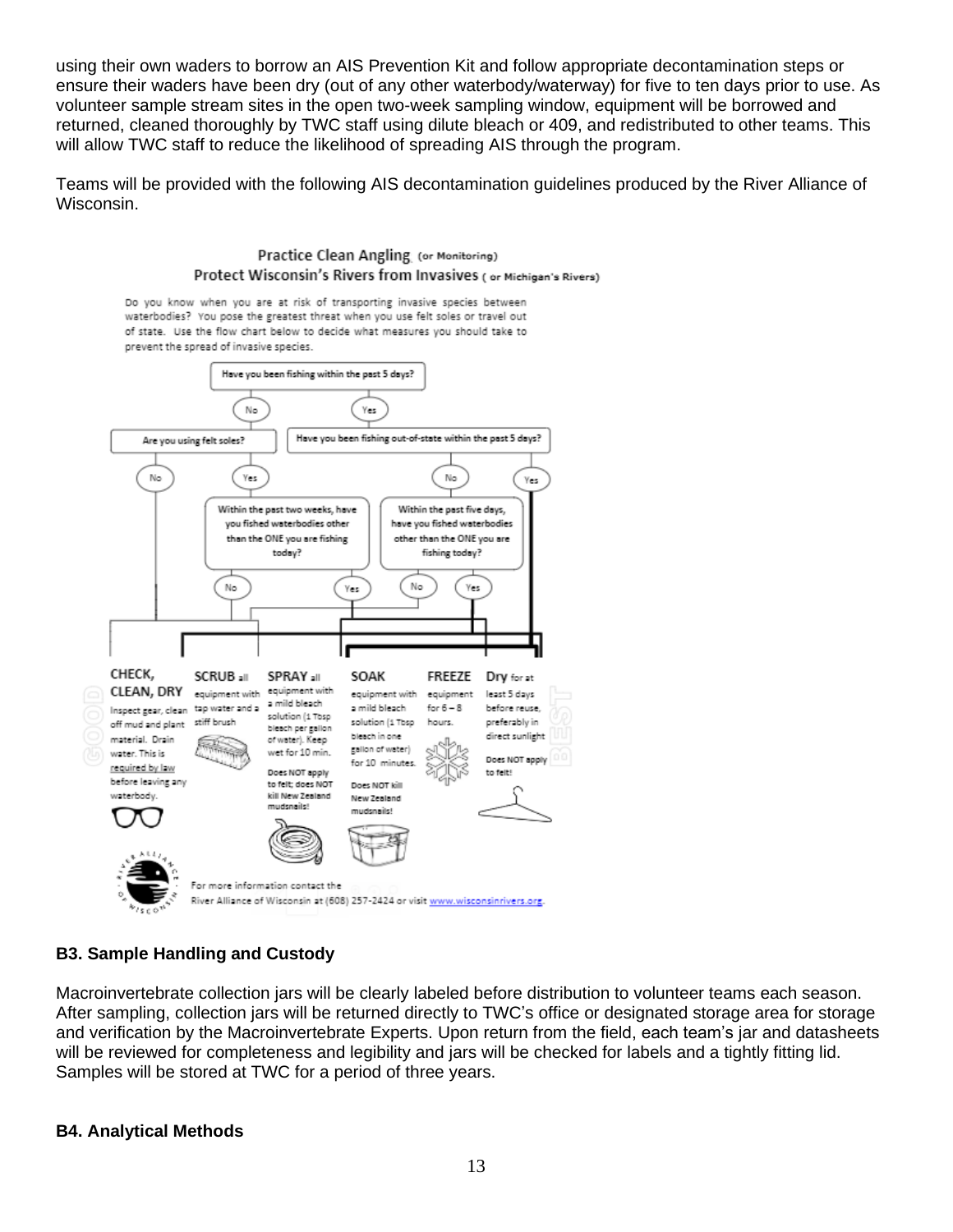The habitat and benthic macroinvertebrate assessment methods used have been developed by the MiCorps and EGLE for volunteer monitoring programs and are attached to this QAPP ("Volunteer Monitoring Procedures"). These methods are consistently used by volunteer organizations throughout Michigan.

See Section B1 for monitoring procedures.

# **B5. Quality Assurance and Quality Control (QA/QC)**

To ensure the quality and integrity of the program, a series of quality assurance (processes-oriented) and quality control (product-oriented) measures will be employed.

#### Equipment QA/QC:

Equipment will be checked prior to usage to make sure it is in acceptable working order (nets inspected for tears/holes, specimen jars inspected for proper seal, etc.). All equipment will be cleaned before and after field sampling.

#### Field Procedures QA/QC:

All Team Leaders will attend an in-person training session and will "shadow" or be "coached" by a vetted volunteer team and/or the Program Manager prior to joining the program (see Section A8). New Team Leaders that have been involved in the program for three years or less will attend an in-person training each year. Veteran Team Leaders will attend an in-person training every three years and web-based trainings in off years. All macroinvertebrate samples will be verified by the Macroinvertebrate Experts before final biotic indices are recorded for each site.

Volunteer teams will be contacted by the Program Manager at the end of each sampling season to pinpoint potential macroinvertebrate identification errors. If biotic indices diverge substantially from past biotic indices at the same site, the Program Manager will examine the discrepancy and take appropriate actions including withholding data from the MiCorps database and speaking with the sampling team to determine the next course of action (re-training, shadowing an expert, sampling with the Program Manager, etc.). All datasheets will be reviewed by the Program Manager to check for transcribing errors.

Each season, the Program Manager will perform a QA/QC check with 10% of volunteer teams, which will entail observing volunteers sampling streams for macroinvertebrates, filling out datasheets, identifying macroinvertebrates, and preserving samples. This will allow the Program Manager to observe if monitoring protocols are followed; this will also provide an opportunity for the Program Manager to discuss any deviations from protocol. See Sections A7, A8, B1, and B2 for more information.

#### **B6. Instrument/Equipment Testing, Inspection, and Maintenance**

All sampling kits will be inspected for completeness and to ensure equipment is functional before distributing to volunteers. D-nets, sample jars, and waders will be inspected by the Program Manager prior to each sampling season.

# **B7. Instrument/Equipment Calibration and Frequency**

N/A – for Water Chemistry Projects Only

#### **B8. Inspection/Acceptance for Supplies and Consumables**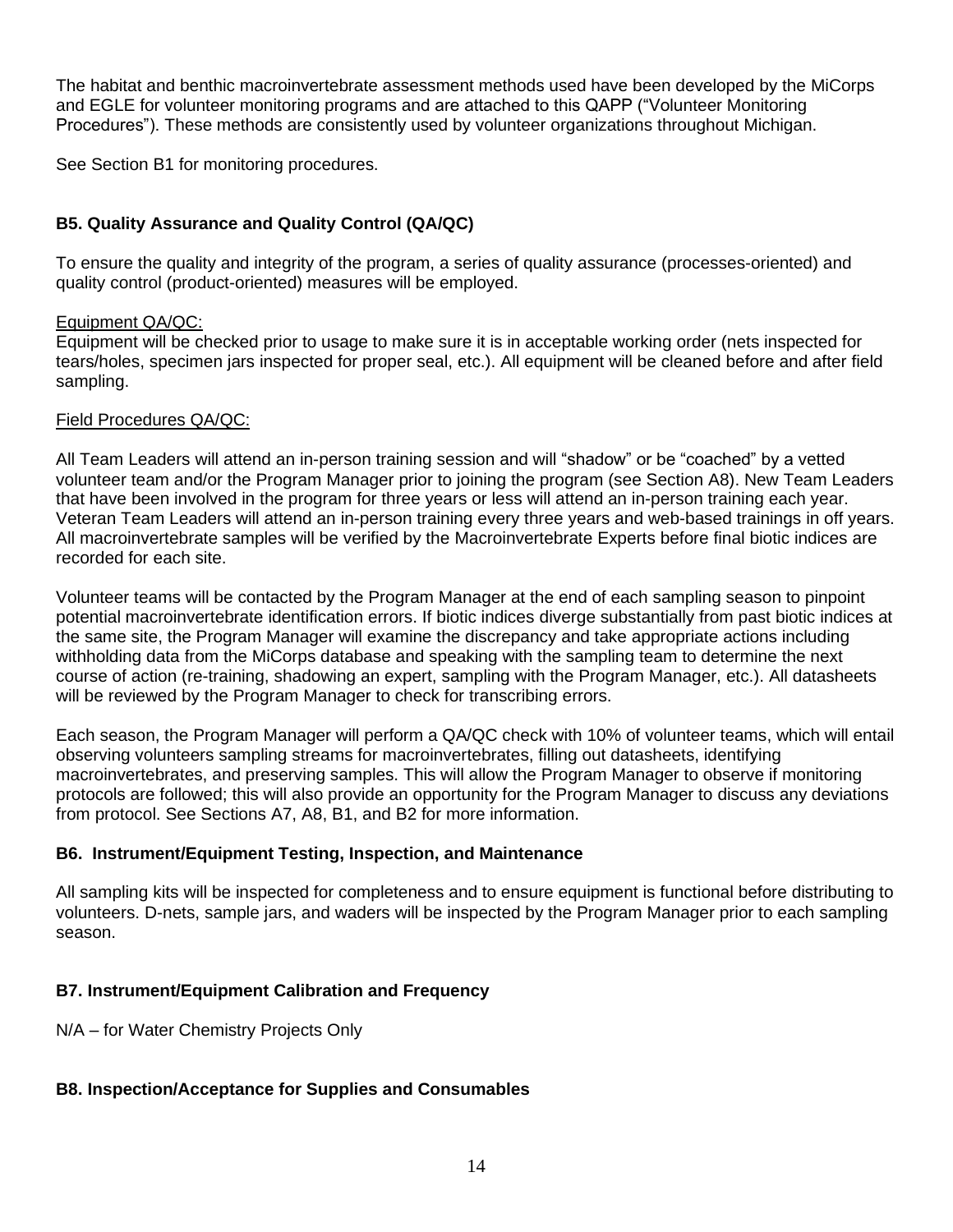The Program Manager is responsible for inspecting all supplies, consumables, and equipment including waders, hip boots, nets, specimen jars, and other Adopt-A-Stream kit contents. Supplies will be replaced when deemed dangerous or too damaged to use.

### **B9. Non-direct Measurements**

N/A

## **B10. Data Management**

The Program Manager will be responsible for maintaining all records. Data will be entered from datasheets into the online MiCorps database after biotic indices are verified by the Macroinvertebrate Experts. In addition, data will be entered into TWC's online stream health database [\(www.gtbay.org/streamsummary.asp\)](http://www.gtbay.org/streamsummary.asp). Biotic index scores will be entered into a Microsoft Excel workbook by the Program Manager. Datasheets will be filed at TWC office for a minimum of five years; specimen jars will be stored for three years.

#### **SECTION C: SYSTEM ASSESSMENT, CORRECTION AND REPORTING**

### **C1. System Audits and Response Actions**

All Team Leaders will be provided a copy of the QA/QC Plan (Section B4) and will be asked to monitor for adherence to quality assurance methods and report concerns with data quality to the Program Manager. Trainings for new and veteran Team Leaders helps ensure proper procedures in sample collection, macroinvertebrate identification and preservation, and datasheet completion. Identifications of macroinvertebrate specimens will be checked for accuracy and volunteers that appear to be having difficulty will receive additional instruction from the Program Manager.

If the Program Manager suspects comprised data quality, datum in question will be withheld from the MiCorps database. Any problems affecting data quality will be reported to MiCorps by the Program Manager.

# **C2. Data Review, Verification and Validation**

All data collected during this project will be reviewed by the Program Manager to determine whether QA/QC objectives are met. See Section A7 for a description of criteria that should be used for accepting, rejecting, or qualifying project data. The Program Manager will decide whether data are accepted, rejected, or qualified.

The Program Manager, along with TWC's Executive Director, will determine which volunteers can become "Macroinvertebrate Experts" used to verify macroinvertebrate field identifications.

Data will be entered into the MiCorps and TWC databases by the Program Manager or trained TWC volunteer within three months following the sampling window. Entries will be spot checked by TWC staff or volunteers who did NOT do the initial entry. Transcription errors will be reviewed if present; the Program Manager will evaluate the need for double checking all data entry based on spot checks.

# **C3. Reconciliation with Data Quality Objectives**

Bi-annual QA/QC checks will provide an opportunity for the Program Manager to determine if training and instruction are adequate. It is expected that variability will decrease as volunteers gain more experience and confidence in the methods. The Program Manager will record all data discrepancies (ex: incomplete datasheets, misidentification of macroinvertebrates, failure to fully comply with monitoring protocols, etc.) and